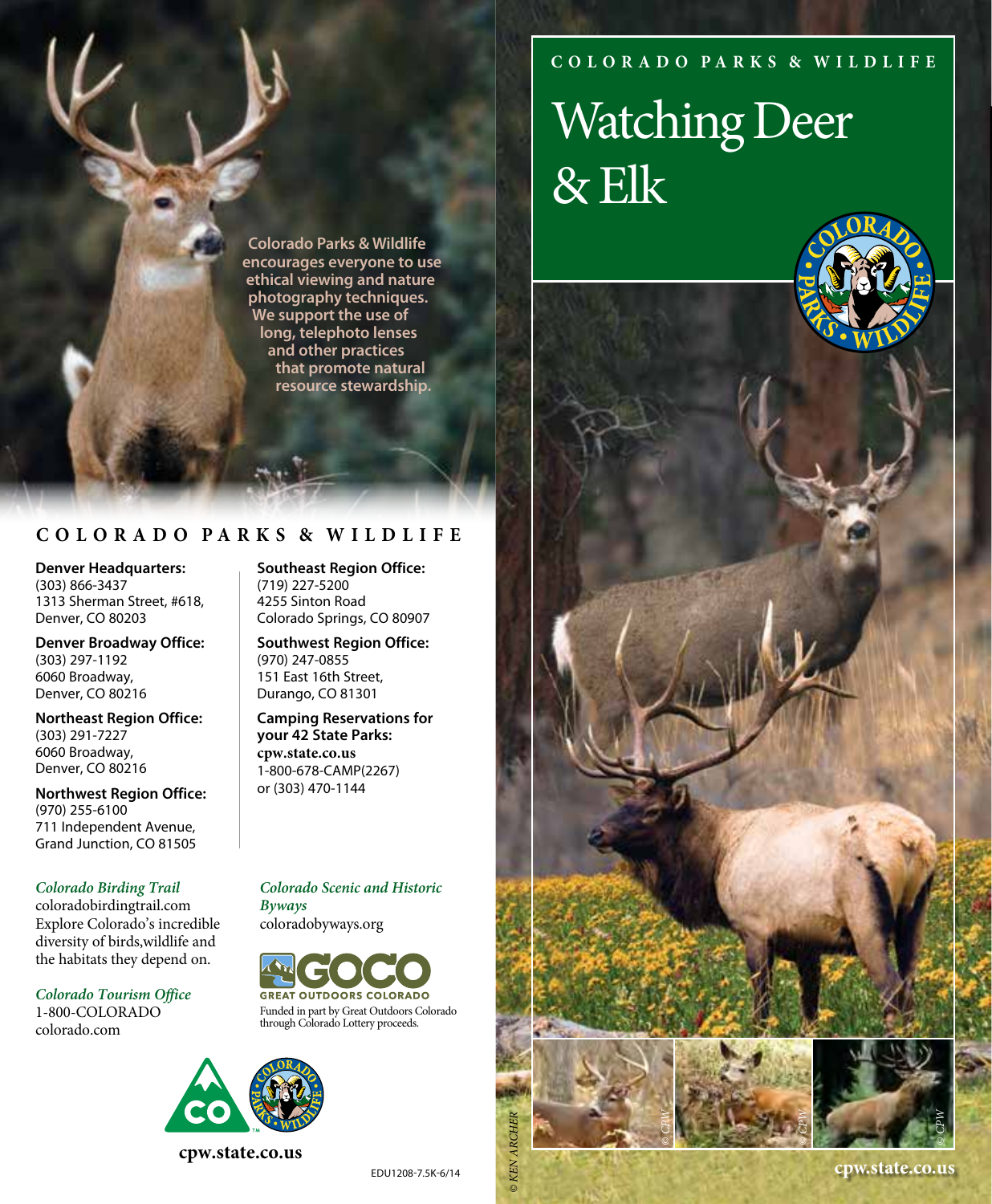# Colorado Favorites

Whether we describe them as graceful and beautiful or noble and majestic, our ongoing fascination with deer and elk make them among our favorite wildlife species to watch.

We are impressed by their ability to adapt to life in our neighborhoods or to the harsh tundra of the highest Colorado mountaintops. Easily seen throughout most of our state, these abundant animals inspire residents and visitors alike.

**Deer and elk capture the wild spirit of Colorado's past and present.**

**NOTE**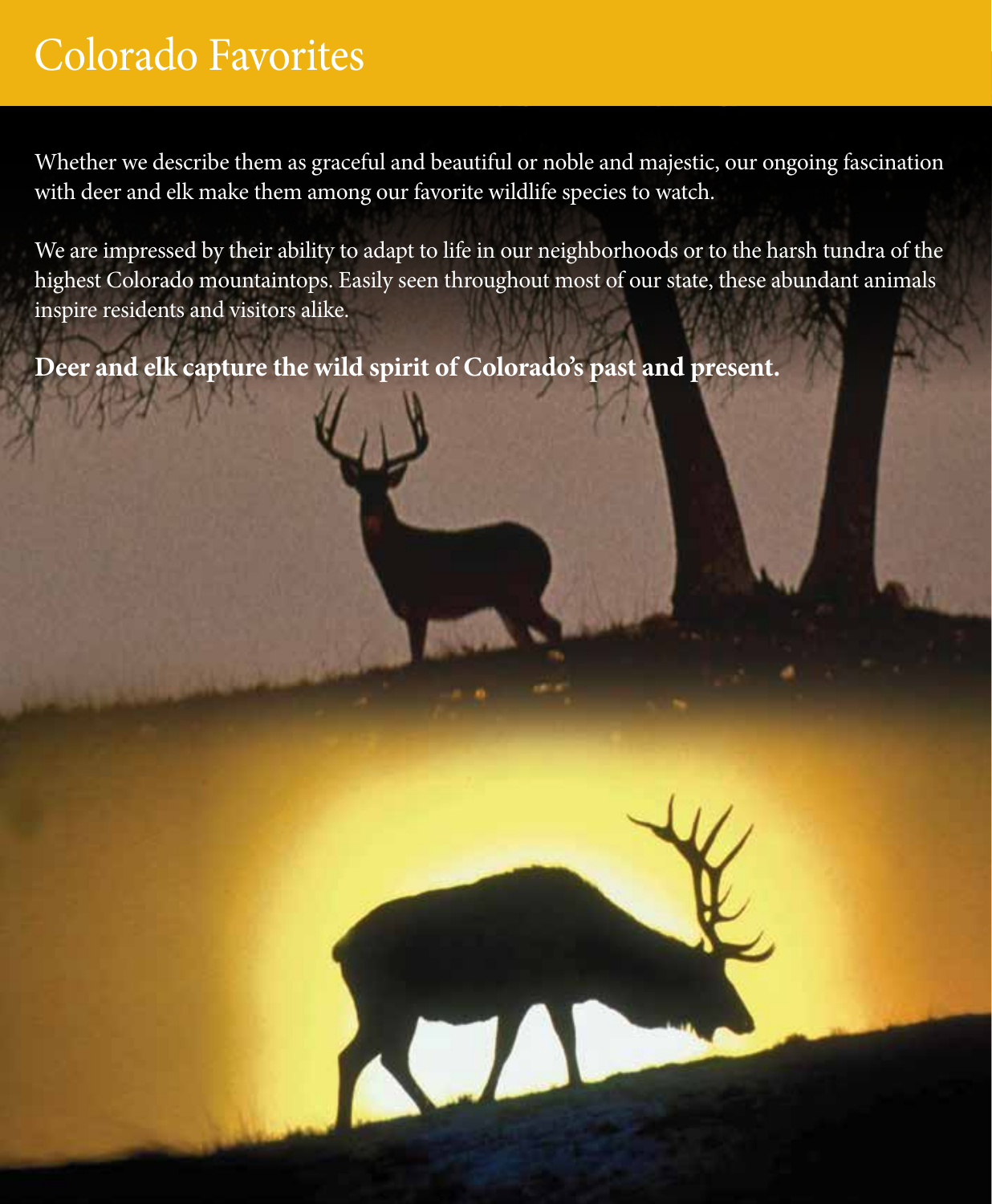#### **A Deer's Life**

Mule deer, the most familiar large mammal in Colorado, inspire us with their beauty and grace. They are a welcome reminder that the common is not necessarily ordinary.

The mule deer was named for its large mule-like ears that are ideal for listening. Deer males are called bucks, females are does and the young are fawns.



**Deer are social animals that live in family groups.** Fawns are born in early or mid-June and twins are not uncommon. Deer mothers hide their offspring for the first few weeks, visiting only to feed them. As the fawns grow stronger, they join their mothers in small groups that feed and rest together.

During summer, bucks roam in small groups or on their own. By late October, the courtship season — or "rut" — begins. Bucks compete for the attention of does, and occasionally spar in combat to determine dominance. The breeding season ends by late January, when migrating mule deer herds reach their winter range.



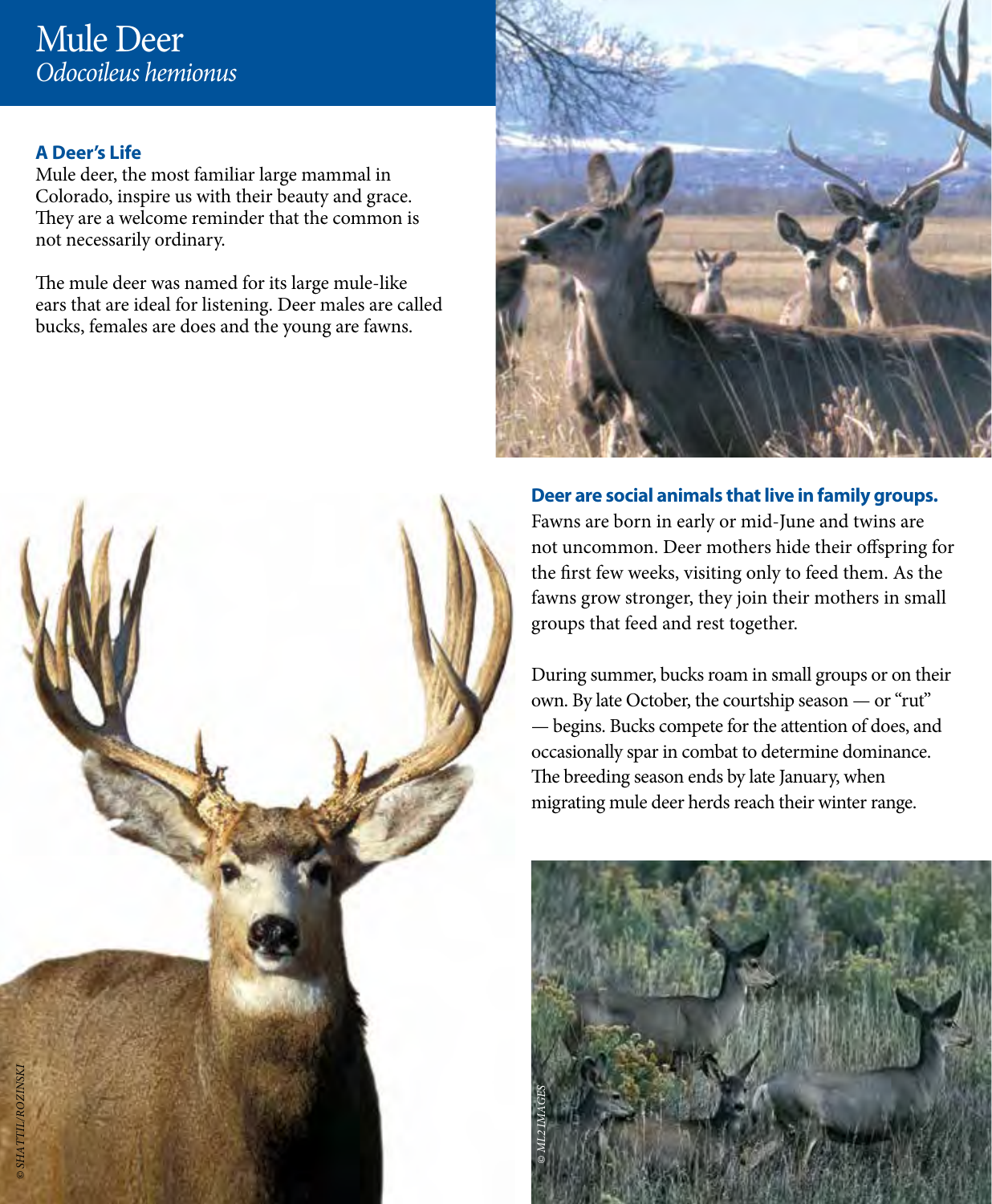

#### **Biologists estimate that Colorado is home to 400,000 deer.**

However, they were not always so abundant. Early in the 20th century the sighting of a "mulie" was cause for celebration. By the 1930s, market hunting, drought, and poaching had reduced deer numbers dramatically. The recovery of the Colorado mule deer population is one of the more profound wildlife management success stories for Colorado Parks & Wildlife. Wildlife managers still face significant challenges in maintaining Colorado's mule deer herds, including habitat loss and disease.



#### **Mule deer are herbivores, browsing on the juiciest plants with the richest taste and nutrition.**

They feast on tender flowers, leaves and stems in spring and summer. During winter, they clip the buds and shoots of shrubs and young trees.

#### **Mule deer prefer open habitats where forest and shrublands mingle with meadows —**

where they can safely feed at the forest edge. Mule deer usually move with the seasons. Summer finds them trekking to higher elevations, following the retreating snowline as new plant sprouts are exposed. The cool breezes of the high country provide refreshing relief from biting insects. When days shorten and deep snows return to cover food and limit movement, mule deer retreat to their winter range of lower shrubby hillsides and river valleys.

*© KEN ARCHER*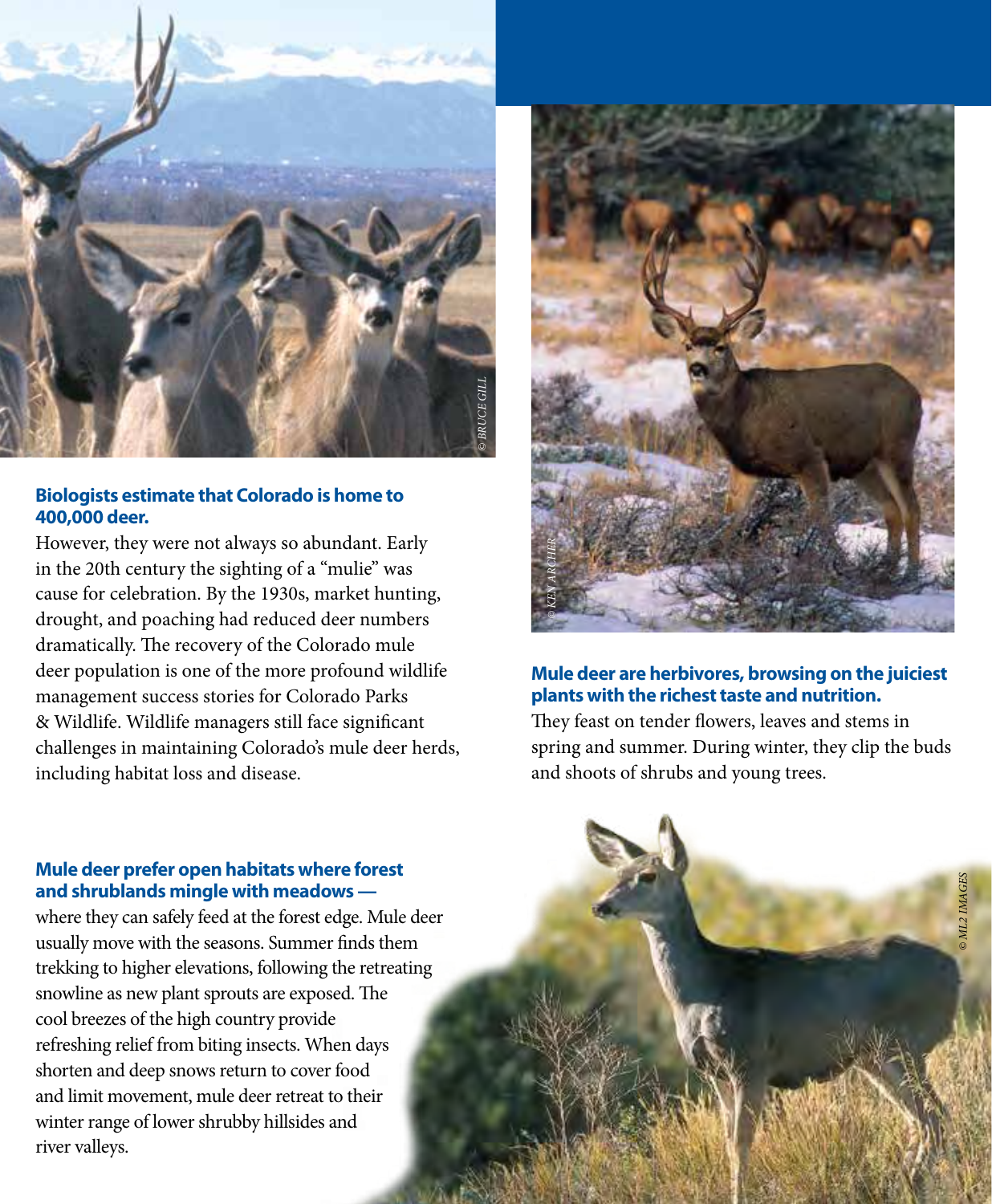## Mule Deer



#### **You can enjoy watching mule deer year-round in most parts of Colorado — wherever good deer habitat is found.**

The best viewing opportunities are at dawn and dusk, when these animals are most active. Here's an idea of what you can expect to see each season.

# Spring

#### **Throughout the season, mule deer are often found in crop fields.**

Early in spring, deer can look a bit scruffy as they shed their thick winter coats. Bucks start showing buds of new antler growth. Their antlers grow rapidly as summer approaches.





### Summer

#### **Look in shrublands, aspen woodlands, wet meadows and at the edge of the alpine tundra.**

Because deer blend in so well with their environment, slowly scan areas and look for slight movements. Does will seek privacy to bear young — be sure to keep your distance!

Both sexes sport sleek summer brown coats, and the bucks' growing antlers are covered in "velvet" — a fuzzy, blood-rich skin that supplies oxygen and nutrients. Later in the season, when the antlers are full size, the bucks scrape the velvet off on trees and other hard objects.

### Fall

#### **Preoccupied with courtship and mating, mule deer are active all day…**

at the edge between forest and meadow or where the pine and aspen mix with oak brush and sage.

A group of does may be a sign that bucks are nearby — displaying their full, shiny antlers and thick, swollen necks.



*© BRUCE GILL*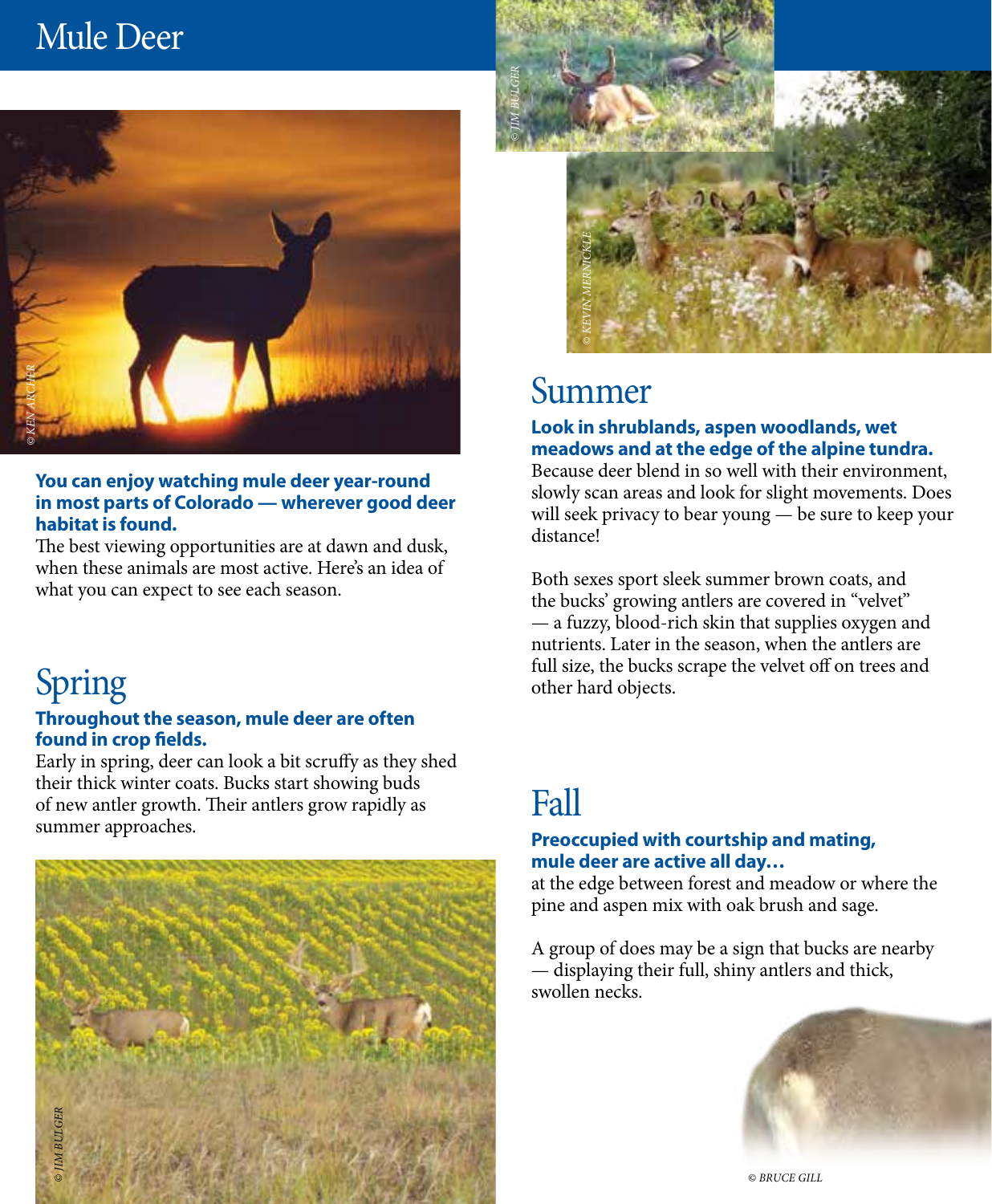### White-tailed Deer *Odocoileus virginianus*

## **Winter**

*© CPW*

#### **This season, stay warm and view mule deer from the car!**

They'll be where the food is — shrub-filled winter range of low-elevation hillsides and river bottoms. Hoof prints in fresh snow reveal prime spots to stop and look.

> Smaller and more delicate looking than mule deer, white-tailed deer number in the tens of thousands in eastern Colorado. They are named for the white underside of their tails, which they raise or "flag" when running. Unlike mule deer, they prefer a habitat of dense vegetation, which makes summer viewing a challenge. They wander among the cottonwood trees, willows and alders that line stream and river bottoms. Look for pathways leading to water and watch for deer coming to drink.

*© CPW*

White-tailed deer have no need to migrate — they find everything they need in the lush, streamside woodlands. So, once you find a good place to view these animals, you can enjoy it year-round!

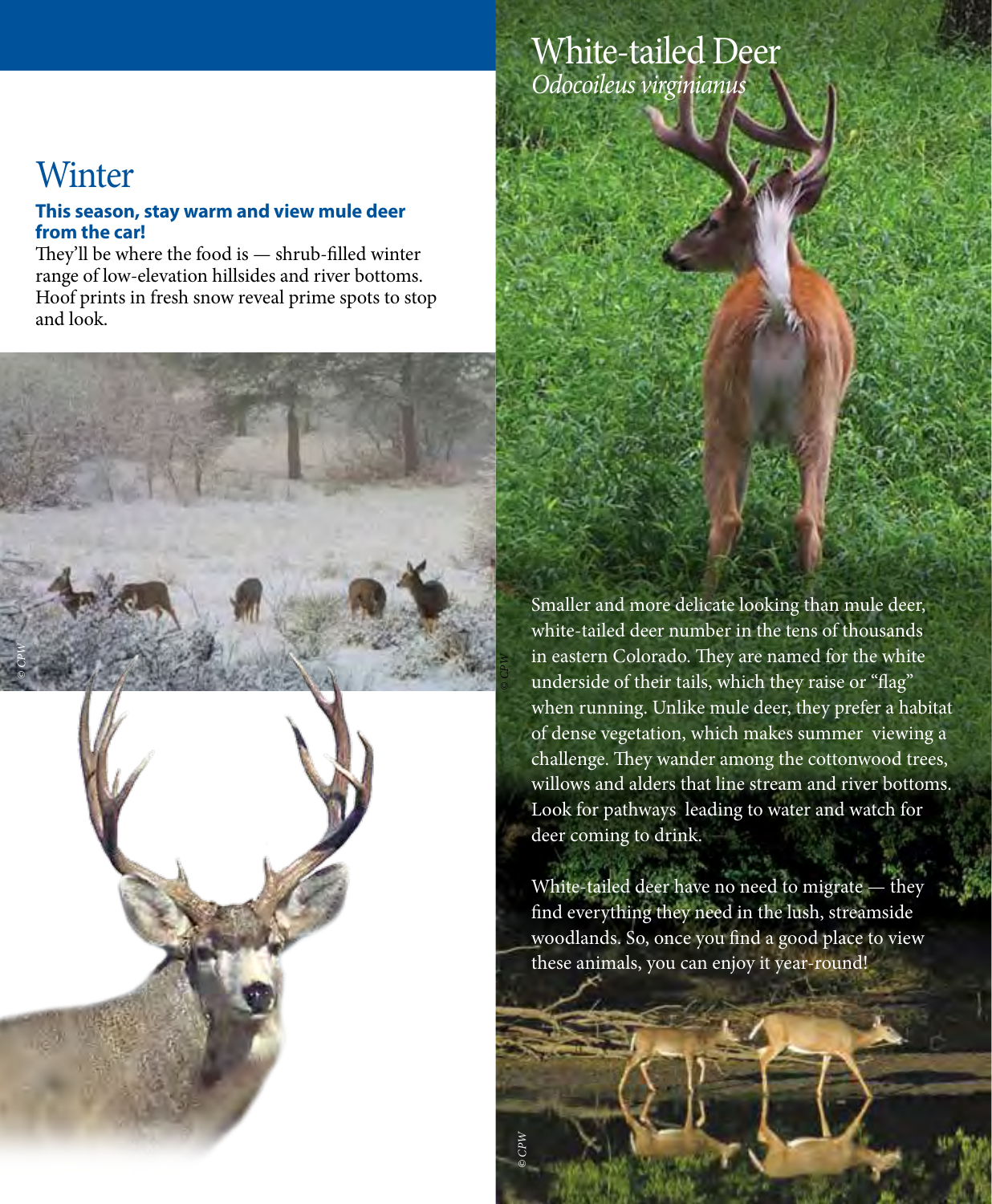## Similar but Different…

Deer and elk (and moose) are members of the deer family. They share many physical similarities: they all have brownish coats, grow antlers and live in groups. But each species has distinct habits and preferences.



*© CHRISTOPHER SCOTT © BRUCE GILL © KEN ARCHER*

**Mule Deer** stand about 3 feet at the shoulder. Bucks can weigh up to 300 pounds. Females are smaller.

Mule deer are typically brown in summer and grayish in winter. They have large, mule-like ears; a small whitish rump-patch and a short, narrow,

rope-like tail tipped with black hair.

Antlers of mature bucks branch from the main beam, and each tine branches again.

They prefer open forests and shrublands, especially the edge where forest and meadow meet.

Mule deer are primarily browsers, eating flowers, leaves, young tree buds and shrubs.

Many migrate seasonally between summer and winter ranges.

During the rut, dominant bucks travel from group to group, and will breed with many females. Bucks compete for dominance through posturing and clashes.

The mule deer's life span is 12–15 years.



**White-tailed Deer** are slightly smaller than mule deer — on average about 50 pounds lighter.

White-tails can be gray or copper colored, have small, delicate features and sport long, wide tails that lift to reveal a white "flag."

Antlers of mature white-tailed bucks have one main beam; the tines do not branch.

They prefer treed areas near the water's edge and are especially attracted to woodlands along rivers of eastern Colorado.

White-tailed deer eat a variety of flowering plants and grasses. No detailed studies have been made on the diet of these deer in Colorado, but studies in the East have shown that browse provides only 3–17 percent of their diet.

They do not usually migrate seasonally.

Courtship and breeding is similar to mule deer, though sometimes described as more aggressive.

The white-tailed deer's life span is 12–15 years.



**Elk** stand about 4–5 feet tall at the shoulder and mature bulls may exceed 1,000 pounds. Cows can reach 500 pounds.

Elk are brown with lightcolored rump-patches. Unlike deer, elk have a mane of dark brown hair around the neck.

Antlers of mature bulls are multibranched and the main beam is dark brown with ivory-colored tips.

They prefer wet meadows near forest cover.

Elk are primarily grazers, feeding on grasses and flowering plants, willow buds and shoots. They supplement their winter diets with aspen bark and twigs.

They migrate seasonally between higher and lower elevations.

Mature bulls have elaborate courtship displays battling and bugling to compete for dominance and the attention of elk cows. Bulls collect a "harem" of 3–30 cows that will breed with them.

The elk's life span is 14–26 years.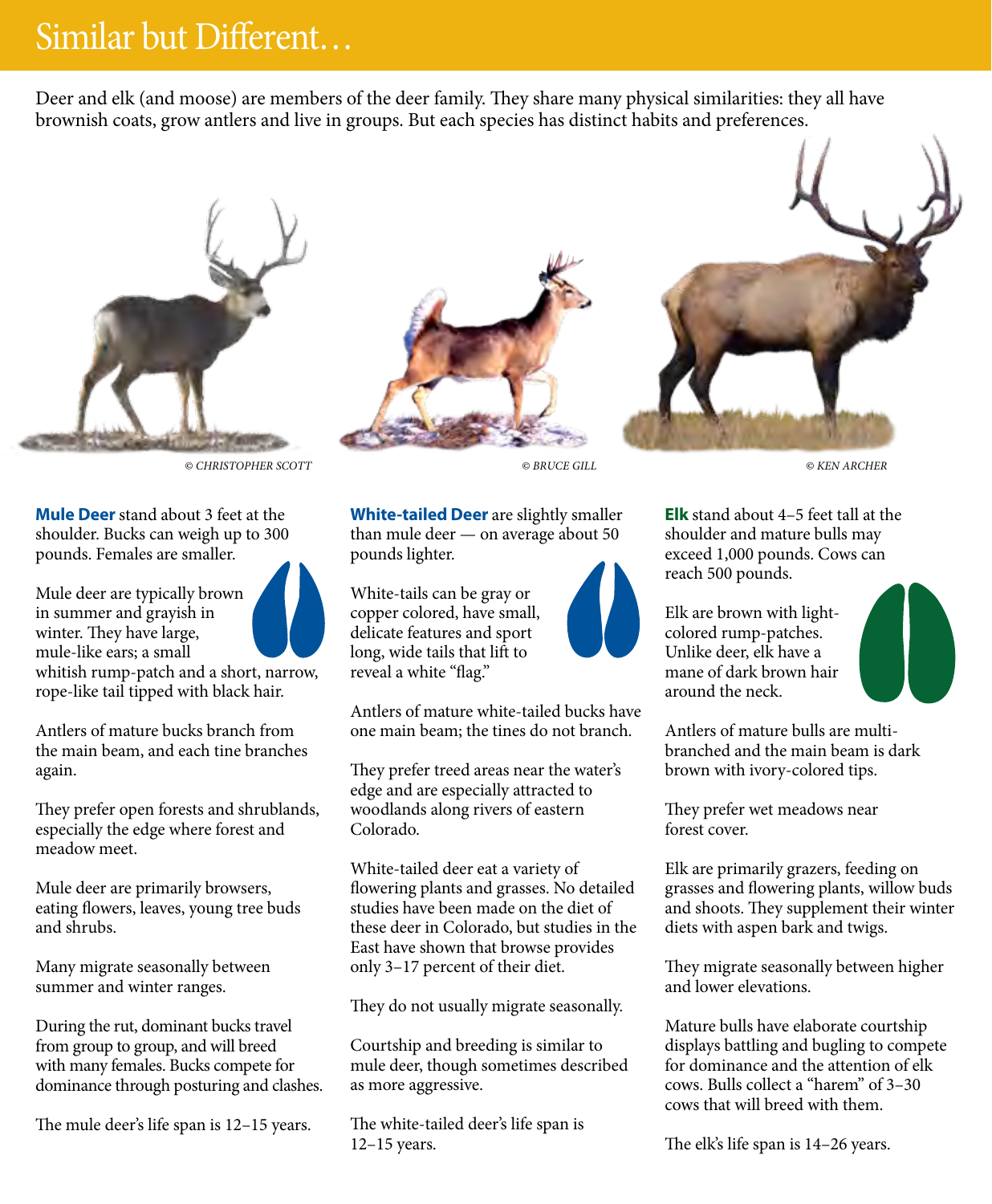# Deer and Elk Viewing Sites



Watch for mule deer throughout the state. Elk can be seen at higher elevations and white-tailed deer are found on the Eastern Plains. The following sites were selected from the *Colorado Wildlife Viewing Guide*, and the<br>nu numbers correspond to sites in the book. Location descriptions are general, and you may need additional information.

#### COLORADO PLATEAU

- ME Yampa River Corridor
- ME Roan Plateau
- M Colorado National Monument
- ME Vega State Park
- M Escalante State Wildlife Area\* ME Black Canyon of the Gunnison National Park
- ME Ridgway State Park
- ME Billy Creek State Wildlife Area\*
- ME Disappointment Valley
- ME Dolores River Canyon
- M Mesa Verde National Park

*\* Habitat Stamp required (includes Colorado search and rescue fee)*

#### ROCKY MOUNTAINS

- E Sentinal Mountain
- MW Arapaho National Wildlife Refuge
- ME Flat Tops Scenic Byway
- ME Trough Road
- E Dowd Junction Elk Viewing Area
- M Weston Pass
- ME Independence Pass
- ME Twin Lakes Reservoir
- M Cottonwood Lake
- ME Cumberland Pass
- ME Natural Arch Watchable Wildlife Rte
- ME San Luis Lakes State Park and Wildlife Area\*
- ME Alamosa National Wildlife Refuge ME La Jara and Hot Creek State
- Wildlife Areas\*
- ME San Juan Skyway

To purchase a Habitat Stamp: • cpw.state.co.us • 800-244-5613 • Colorado Parks & Wildlife Service Centers

• Most sporting goods stores

#### FRONT RANGE

- ME Estes Valley
- **38 ME** Rocky Mountain National Park
- ME Golden Gate Canyon State Park ME Guanella Pass
- 
- ME Mount Evans Highway ME Elk Meadow Park
- MW Rocky Mountain Arsenal National
- Wildlife Refuge MW Castlewood Canyon State Park
- ME Garden of the Gods
- ME South Park Reservoirs
- ME Beaver Creek State Wildlife Area\*
- ME Bosque del Oso State Wildlife Area\*

 W Tamarack Ranch State Wildlife Area\* MW Bonny Lake State Park/South

EASTERN PLAINS

- Republican State Wildlife Area\*
- MW Kinney State Wildlife Area\*
- MW Fountain Creek Regional Park
- MW John Martin Reservoir State Park and State Wildlife Area\*
- MW Picket Wire Canyonlands
- MW Two Buttes State Wildlife Area\*

Order the *Colorado Wildlife Viewing Guide* — which features over 200 places to see Colorado wildlife. Visit the CPW online store at cpw.state.co.us/wildlifestore. You can buy a copy online for \$14.95 or send a check/money order to Colorado Parks & Wildlife, 6060 Broadway, Denver, CO 80216.

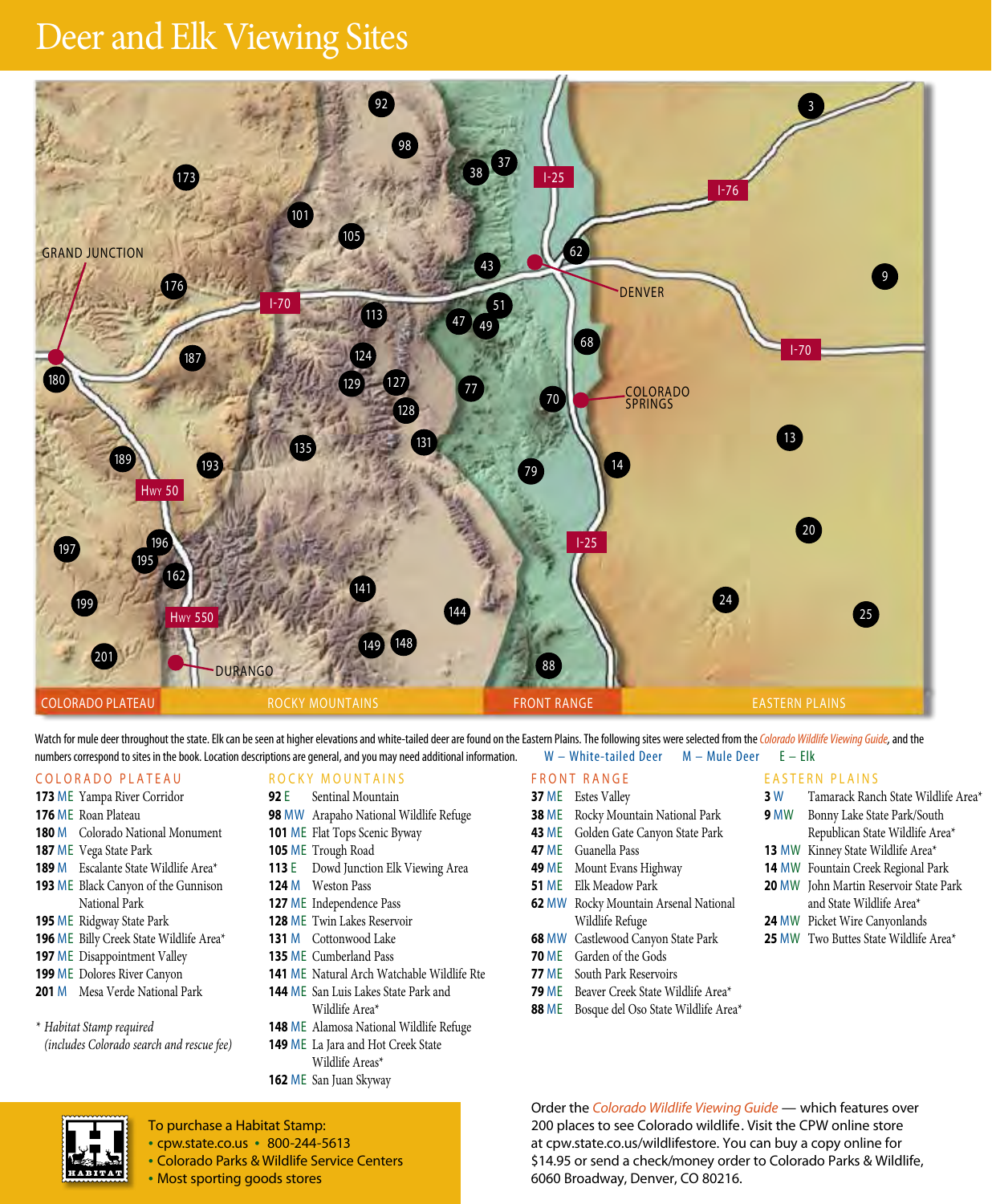### Rocky Mountain Elk *Cervus elaphus nelsoni*

#### **An Elk's Life**

*© KEN ARCHER*

Long a symbol of the Rocky Mountain West, elk captivate viewers. These majestic animals draw crowds from around the world.

Elk males are called bulls, females are cows and the young are calves. Bulls display large impressive antlers that can weigh up to 40 pounds. Antlers are the fastest growing bone in the world! They are shed and re-grown yearly.

An elk's top two canine teeth are called ivories and are believed to be remnants of saber-like tusks that ancestral species of elk once used in combat. Now, bulls just battle with the massive antlers.



#### **You'll recognize an elk when you see one!**

You'll probably see more than one! They live together in relatively large groups. About the size of a small horse, elk are brown with a light-tan rump-patch.

> An elk by any other name… some in the western United States prefer to call elk wapiti, a Shawnee name that means "white rump."

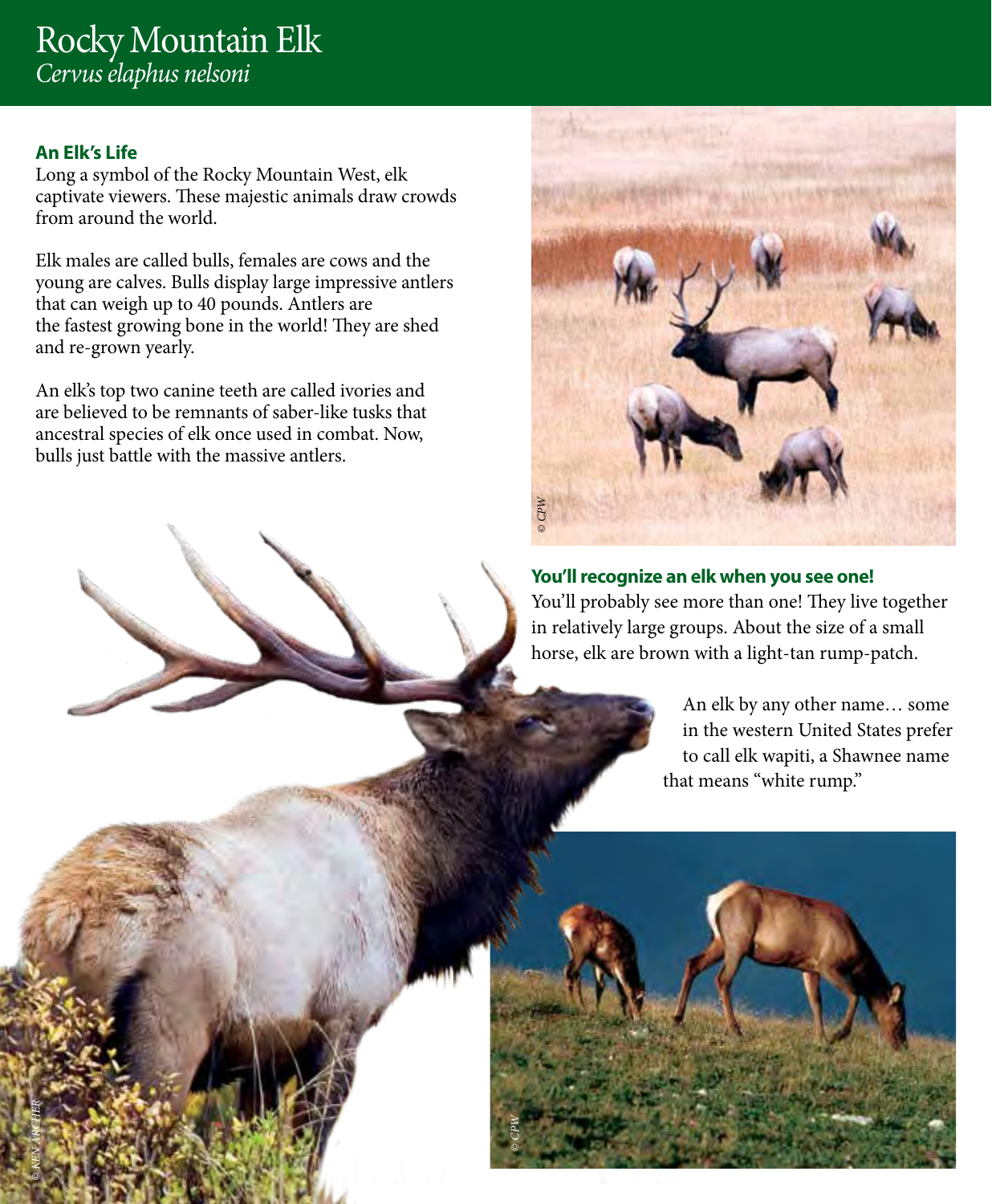#### **Another wildlife management success story!**

Several hundred years ago, elk were widely distributed in North America. As waves of settlers migrated west, they killed large numbers of elk and converted habitat to cropland, towns and cities. By 1900, elk were gone from the East and scarce everywhere else. Only a few hundred elk remained in Colorado. Sportsmen's groups and others rallied to bring elk back to the state. In 1914, a year before Rocky Mountain National Park was established, 49 elk were captured in Yellowstone National Park and released into the mountains around Estes Park. Today, Colorado boasts the largest elk population  $-260,000$  animals  $-$  of any state or province in North America.



*© KEN ARCHER*



#### **Sometimes it's said that "good elk habitat is good wildlife habitat."**

The grass and forb-rich meadows, the willow covered streams, wetlands and sheltering forests are desired by many species. If elk become too numerous in an area, the habitat supporting both the elk and other wildlife species can be damaged or destroyed reducing the variety of species and number of animals that can live there.

In addition, many local residents become frustrated when elk wander onto their lush lawns and gardens. The problems are complex. Wildlife managers, local governments and citizens must work together to explore solutions to these challenges.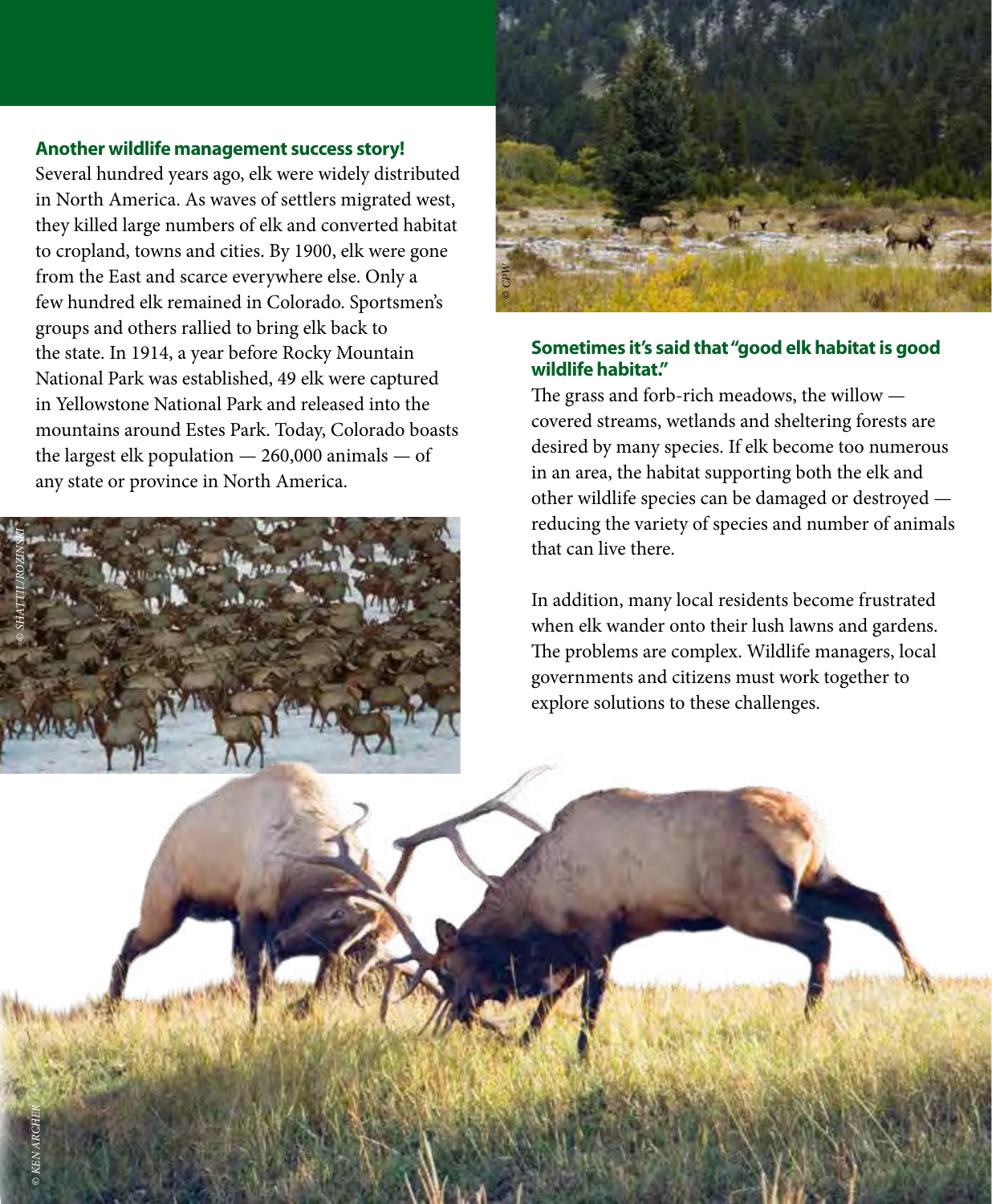# Rocky Mountain Elk



#### **Elk viewing in Colorado's high country is an experience you won't soon forget.**

The best viewing opportunities are at dawn and dusk, when these animals are most active. Here's an idea of what you can expect to see each season.

- **• Look.** Elk leave clues of their presence: tracks, scat, trails, daybeds, teeth and antler marks.
- **• Smell.** Elk trails and resting areas can be identified by a telltale "barnyard" scent — a mix of musk and urine.
- **• Listen.** Elk are very social, and communicate with a variety of vocalizations throughout the seasons. (Listen as cows bark to warn one another of danger or mew to keep track of one another. Distressed calves bleat for their mothers.)

Elk migrate with the seasons. Here's where to look at different times of the year.

*© ML2 IMAGES*



# Spring

#### **Small herds of elk move to higher ground as new grass emerges.**

Females will isolate themselves in preparation for calving in late May and early June. Watch for bulls sporting growing antlers covered in velvet.





*© JIM BULGER*

### Summer

#### **Elk graze at high elevations — in wet mountain meadows and even alpine tundra.**

Bulls can be seen in bachelor groups or alone. Cows, calves and yearlings travel in loose herds. Often, calves can be seen in nursery groups under the care of one or two "babysitting" cows.